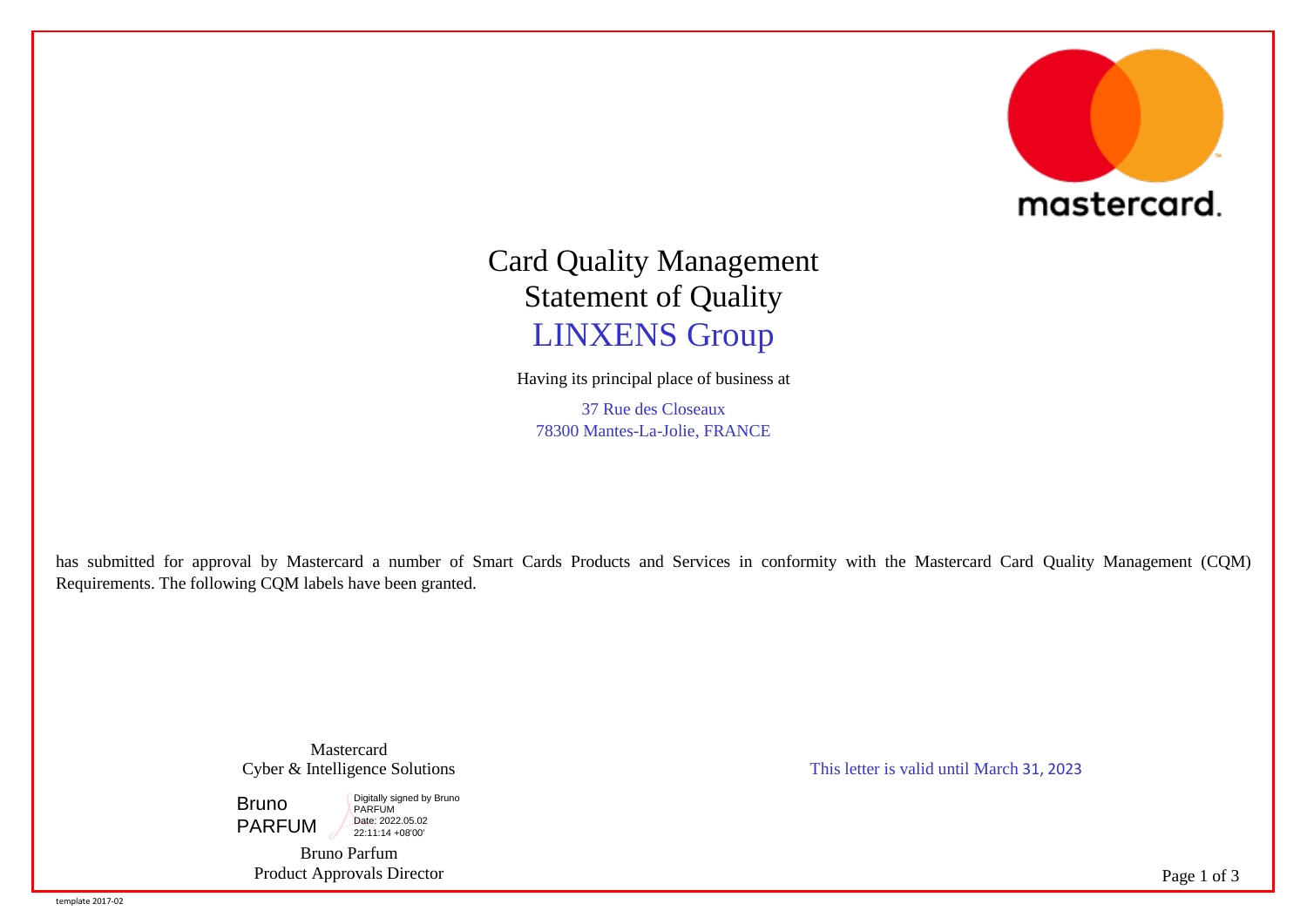

## Card Quality Management Statement of Quality

| Location  |                          | IC      |      | IC Modules |                       | Inlay                                             | InterActive Card Inlay |      | Card Body |      | InterActive Card |      | IC Card |      | Card Personalization |      |
|-----------|--------------------------|---------|------|------------|-----------------------|---------------------------------------------------|------------------------|------|-----------|------|------------------|------|---------|------|----------------------|------|
|           |                          | Contact | Dual | Contact    | Dual                  | Dual                                              | Contact                | Dual | Contact   | Dual | Contact          | Dual | Contact | Dual | Contact              | Dual |
| <b>CN</b> | Shanghai                 |         |      |            | 29301000CA 29301000DA |                                                   |                        |      |           |      |                  |      |         |      |                      |      |
| <b>CN</b> | Tianjin                  |         |      | 2CF04000CA |                       | 2CF04000DA 6CF04000DA                             |                        |      |           |      |                  |      |         |      |                      |      |
| <b>FR</b> | Mantes la Jolie          |         |      |            | 2CF06000CA 2CF06000DA |                                                   |                        |      |           |      |                  |      |         |      |                      |      |
| IN        | Mumbai                   |         |      |            |                       | 6CF03000DA                                        |                        |      |           |      |                  |      |         |      |                      |      |
| SG        | Singapore - Changi       |         |      | 2CF05000CA | 2CF05000DA            |                                                   |                        |      |           |      |                  |      |         |      |                      |      |
| <b>TH</b> | Phra Nakorn Si Ayutthaya |         |      | 2CF01000CA |                       | 2CF01000DA   6CF01000DA   8CF01000CA   8CF01000DA |                        |      |           |      |                  |      |         |      |                      |      |